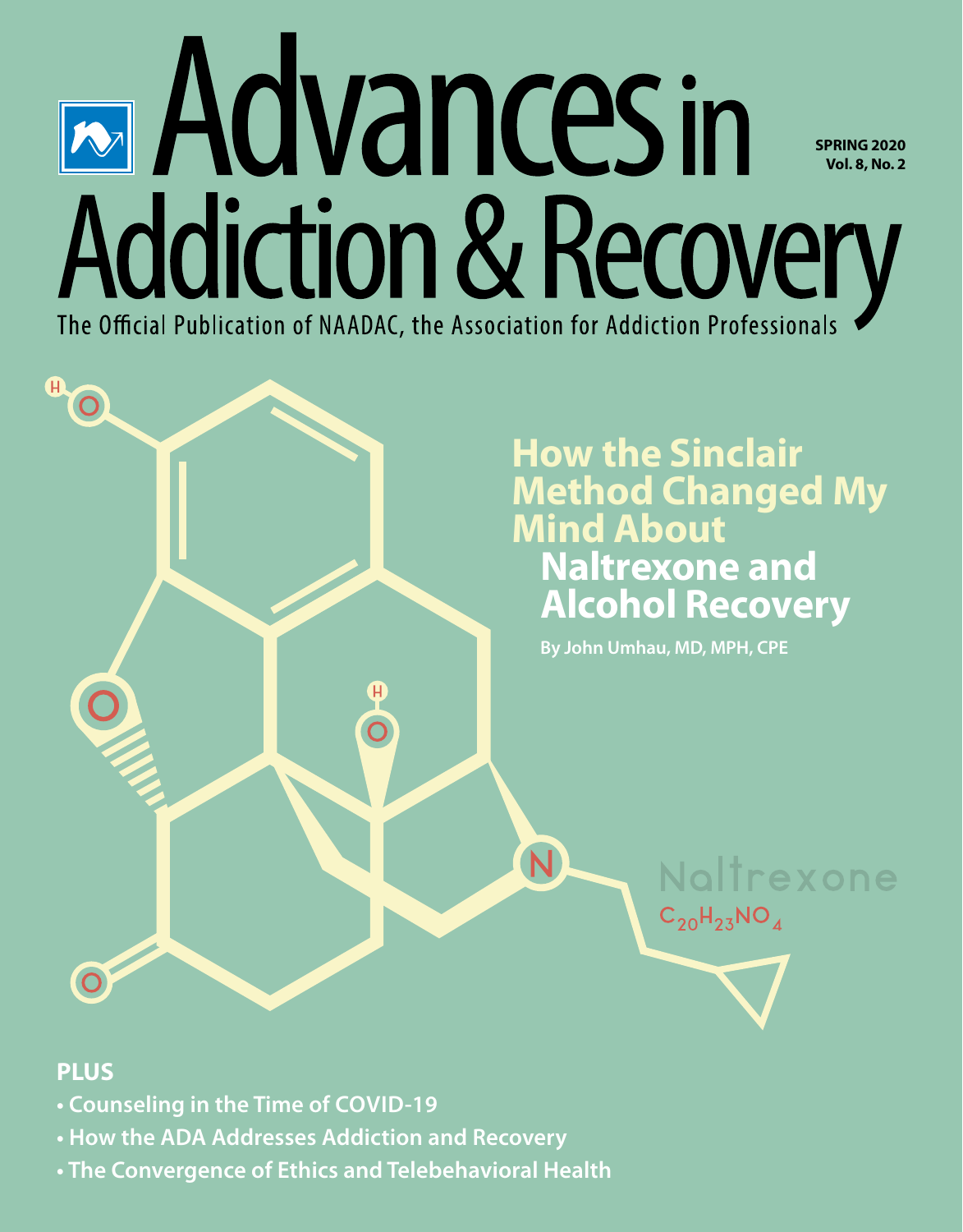

# ■ FEATURES

- 16 How the Sinclair Method Changed My Mind About Naltrexone and Alcohol Recovery *By John C. Umhau, MD, MPH, CPE*
- 22 Addressing the Stigma Around Addiction *By Jack Stein, MSW, PhD*
- 24 How the ADA Addresses Addiction and Recovery *By Oce Harrison, EdD*
- 28 Support Recovery Through Stress Management Around COVID-19 *By Nancy A. Piotrowski, PhD, MAC*
- 29 Alcohol Rehabilitation Can Reduce Hospital Readmission, Relapse, and Mortality in Patients with Alcoholic Hepatitis *By the National Institute on Alcohol Abuse and Alcoholism (NIAAA)*
- 30 Counselor Relapse: Helping Our Wounded Warriors *By Mark Sanders, LCSW, CADC*

# **DEPARTMENTS**

- 4 **President's Corner:** Lead the Way *By Diane Sevening, EdD, LAC, MAC, NAADAC President*
- 5 **From The Executive Director:** Counseling in the Time of COVID-19 *By Cynthia Moreno Tuohy, BSW, NCAC II, CDC III, SAP, NAADAC Executive Director*
- 6 **Certification:** NCC AP Update: Moving Forward to Support Our Field *By James "Kansas" Cafferty, LMFT, NCAAC, NCC AP Chair*
- 7 **Ethics:** Service Opportunities and Challenges: The Convergence of Ethics and Telebehavioral Health *By Mita Johnson, EdD, LPC, MAC, SAP, CTHP II, NAADAC President-Elect, NAADAC Ethics Committee Chair*
- 10 **Membership:** Meet the 2020 Candidates for NAADAC Executive Leadership Positions *By Caitlin Corbett, NAADAC Communications Specialist*
- 14 **Advocacy:** Elevating the Addiction Profession in a COVID-19 Affected World *By Tim Casey, Policy Advisor, Polsinelli*

# 32 **NAADAC CE Quiz**

33 **NAADAC Leadership**

# **Advances** in liction & Recovery

### **SPRING 2020 Vol. 8 No. 2**

*Advances in Addiction & Recovery,* the official publication of NAADAC, is focused on providing useful, innovative, and timely information on trends and best practices in the addiction profession that are beneficial for practitioners.

NAADAC, the Association for Addiction Professionals, represents the professional interests of more than 100,000 addiction counselors, educators, and other addictionfocused health care professionals in the United States, Canada, and abroad. NAADAC's members are addiction counselors, educators, and other addiction-focused health care professionals, who specialize in addiction prevention, treatment, recovery support, and education.

| <b>Mailing Address</b><br>Telephone<br>Email<br>Fax | 44 Canal Center Plaza, Suite 301<br>Alexandria, VA 22314<br>703.741.7686<br>naadac@naadac.org<br>703.741.7698                                               |
|-----------------------------------------------------|-------------------------------------------------------------------------------------------------------------------------------------------------------------|
| Managing Editor                                     | Kristin Hamilton, JD                                                                                                                                        |
| Advisor                                             | Jessica Gleason, JD                                                                                                                                         |
| Features Editor                                     | Samson Teklemariam, MA, LPC, CPTM                                                                                                                           |
| Graphic Designer                                    | <b>Austin Stahl</b>                                                                                                                                         |
| <b>Editorial Advisory</b><br>Committee              | Kirk Bowden, PhD, MAC, NCC, LPC<br>Rio Salado College<br><b>FAC Chair</b>                                                                                   |
|                                                     | Kansas Cafferty, LMFT, MCA, CATC, NCAAC<br><b>True North Recovery Services</b><br>National Certification Commission for Addiction<br>Professionals (NCC AP) |
|                                                     | Deann Jepson, MS<br>Advocates for Human Potential, Inc.                                                                                                     |
|                                                     | Roy Kammer, EdD, LADC, ADCR-MN, CPPR, LPC (CD),<br><b>NCC</b><br>Hazelden Betty Ford Graduate School of Addiction<br>Studies                                |
|                                                     | James McKenna, MEd, LADC I<br>McKenna Recovery Associates                                                                                                   |
|                                                     | Donald P. Osborn, PhD, LCSW, LMFT, LCAC, MAC<br>Indiana Wesleyan University                                                                                 |
|                                                     | Joseph Rosenfeld, PsyD, CRADC, HS-BCP<br><b>Elgin Community College</b>                                                                                     |
|                                                     | Cynthia Moreno Tuohy, BSW, NCAC II, CDC III, SAP<br>NAADAC, the Association for Addiction Professionals                                                     |
|                                                     | Margaret Smith, EdD, MLADC<br>Ottawa University & Keene State University                                                                                    |

#### **Article Submission Guidelines**

We are interested in accepting any interesting and topical articles that address issues of interest to addiction-focused professionals. Please submit story ideas and/or articles to Features Editor, Samson Teklemariam at [steklemariam@naadac.org.](mailto:steklemariam@naadac.org)

For more information on submitting articles for inclusion in *Advances in Addiction & Recovery*, please visit [www.naadac.org/advances-in-addiction-recovery](http://www.naadac.org/advancesinaddictionrecovery#Publication_Guidelines).

#### **Disclaimer**

**Telepho** 

**Managin Advisor** 

**Graphic** 

**Commit** 

It is expressly understood that articles published in *Advances in Addiction & Recovery* do not necessarily represent the view of NAADAC. The views expressed and the accuracy of the information on which they are based are the responsibility of the author(s) and represent the wide diversity of thought and opinion within the addiction profession.

#### **Advertise With Us**

For more information on advertising, please contact Irina Vayner, NAADAC Marketing Manager, at [ivayner@naadac.org](mailto:ivayner@naadac.org).

*Advances in Addiction & Recovery* The Official Publication of NAADAC, the Association for Addiction Professionals ISBN: 978-0-9885247-0-5

This publication was prepared by NAADAC, the Association for Addiction Professionals. Reproduction without written permission is prohibited. For more information on obtaining additional copies of this publication, call 703.741.7686 or visit [www.naadac.org.](http://www.naadac.org)

Published May 2020

#### **STAY CONNECTED**

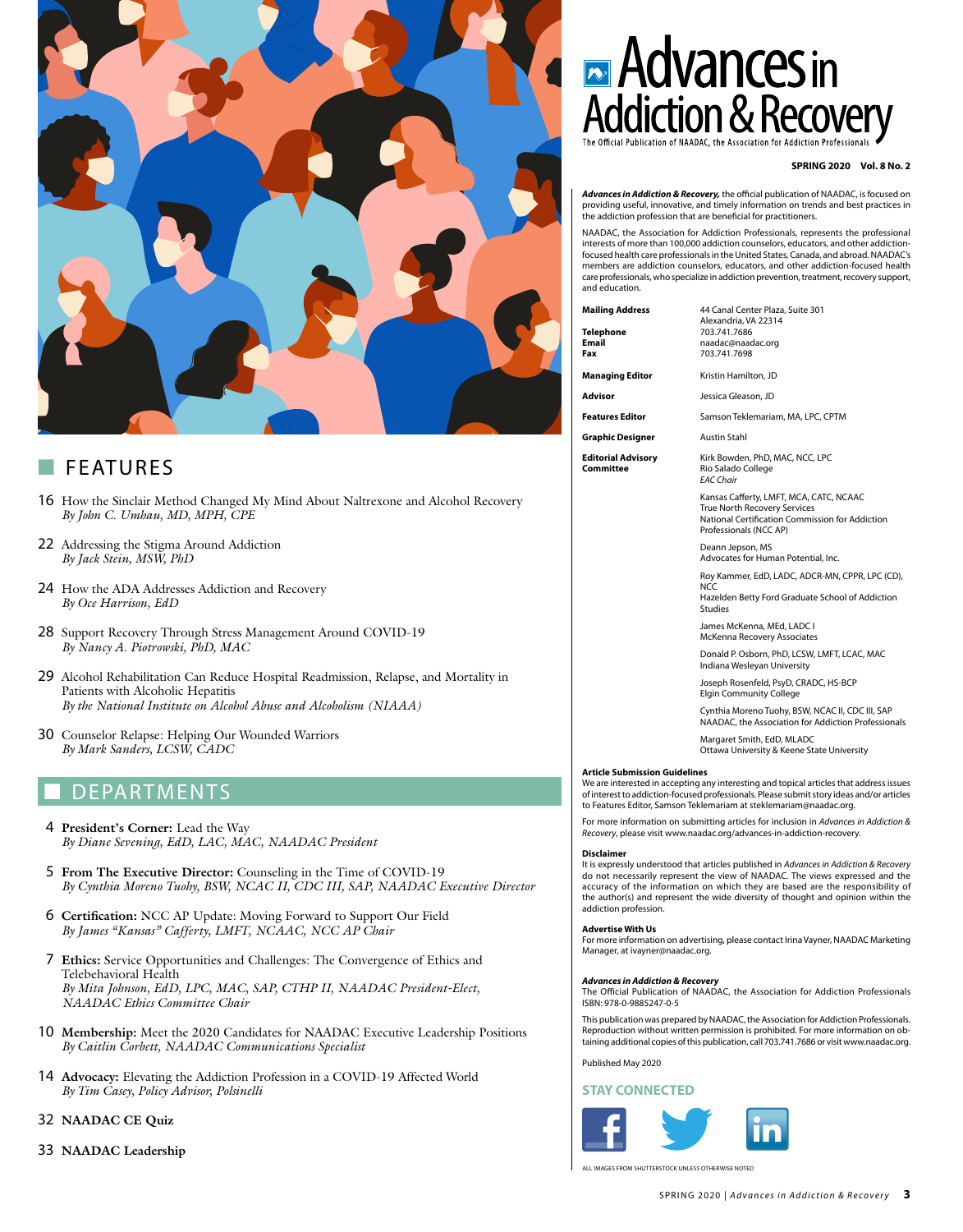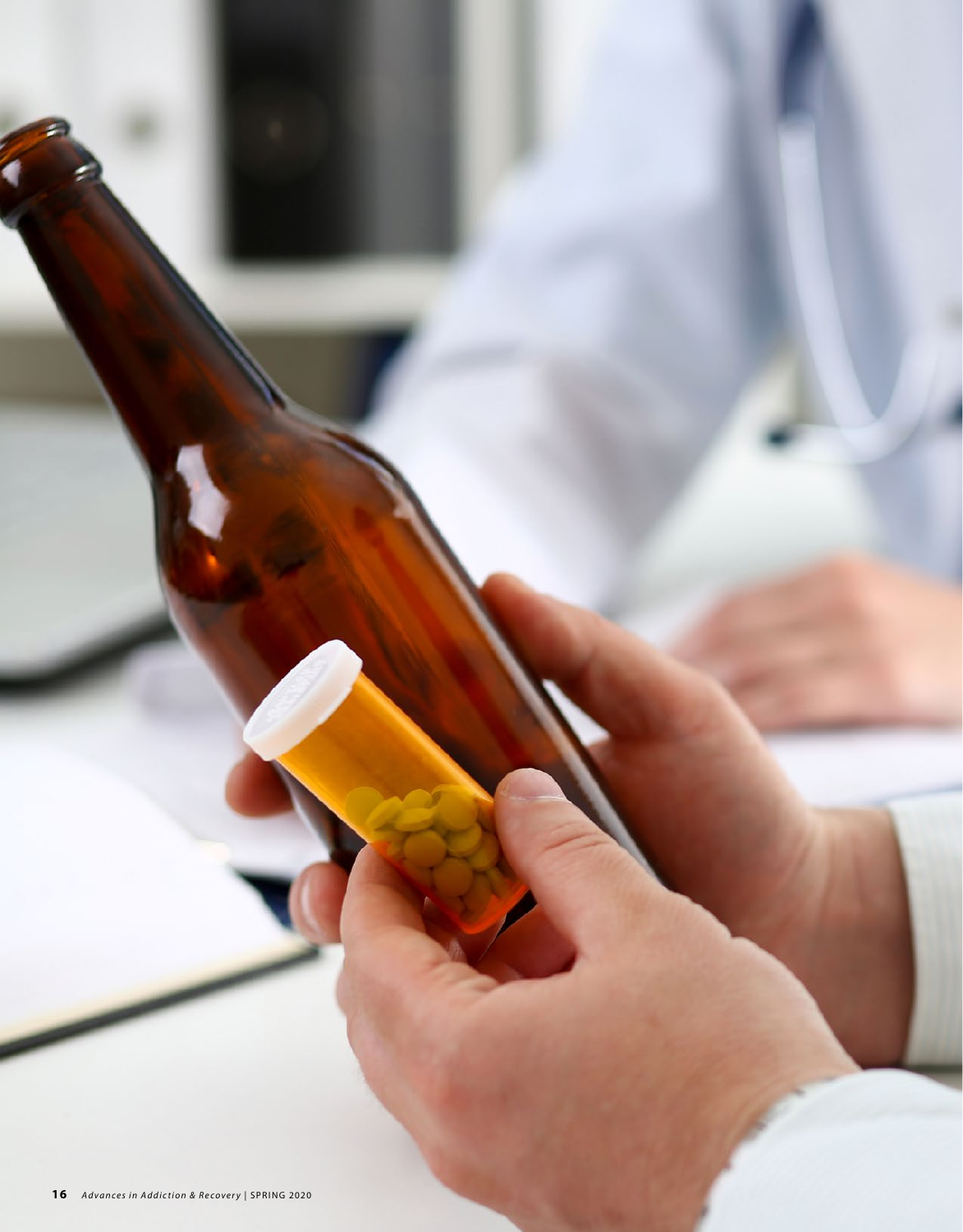# How the Sinclair Method Changed My Mind About Naltrexone and Alcohol Recovery

By John C. Umhau, MD, MPH, CPE

# **The Science of Naltrexone**

When naltrexone first came on the market as a treatment for alcohol use disorder (AUD), I was conducting clinical research on the treatment ward of the National Institute on Alcohol Abuse and Alcoholism at the National Institutes of Health in Bethesda, Maryland. We soon began to prescribe naltrexone daily whenever we discharged someone from detox. Naltrexone did help patients stay abstinent, but most did not take it for long and, and they typically resumed excessive drinking when they stopped (Jonas et al., 2014). Naltrexone did not seem to be the alcoholism cure my research colleagues were working for.

My thinking about naltrexone began to change when my friend Mark\* asked me for a naltrexone prescription. I was surprised to learn he had a problem with alcohol; he was a successful executive - I had never seen him drink. However, when Mark held a business reception, he would lose control of his drinking and embarrass himself. He said he couldn't stop after just one drink unless he took naltrexone first. He thought it would help if he always took it before drinking. Now he wanted a refill.

Here was a conundrum: My friend was clearly in danger of developing a serious problem with alcohol. I had the seen suffering when people tried but failed to drink moderately. I also had seen the benefits of abstinence, and I admired the personality development of those who worked twelvestep programs. However, if I was adamant that Mark embrace abstinence, I risked ending further discussions with him about treatment. On the other hand, if I wrote Mark a prescription for naltrexone, that would give my tacit approval to keep drinking, and it would be on my conscience if Mark drank and had a bad outcome.

*\*Names have been changed.*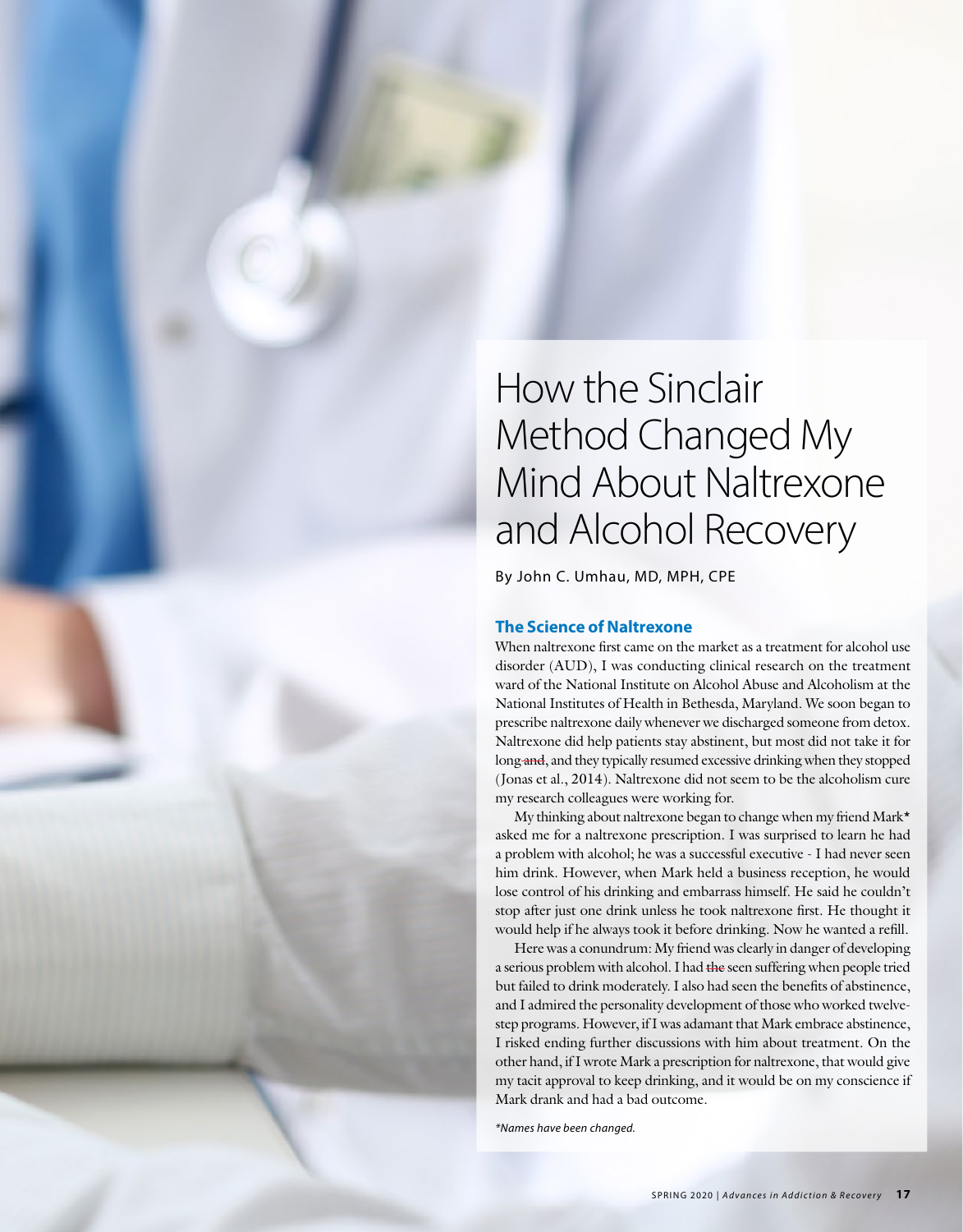The use of naltrexone targeted for use before drinking is popularly credited to John David Sinclair, PhD (1943–2015), whose animal research showed that alcohol's reinforcing effect could be blocked by naltrexone. Sinclair found that, over time, animals trained to drink alcohol would "extinguish" or unlearn their drinking behavior if alcohol was always preceded by naltrexone (John David Sinclair, 2001). Sinclair also found that the longer alcohol-drinking animals were deprived of alcohol, the more they would press a lever to get it, an effect he attributed to upregulation of opiate receptors. He called this the "alcohol deprivation effect," a parallel to the increase in alcohol craving experienced by some people with AUD the longer they abstained from drinking. Sinclair reasoned that if a person who craved took naltrexone before they drank alcohol, alcohol drinking would not be reinforced. If this occurred repeatedly, the craving would gradually be "extinguished" by the effect of naltrexone.

Sinclair confirmed his hypothesis with clinical studies in Finland, and found that targeted naltrexone could not only help people drink less, but over time, it could help them lose the desire for alcohol. He called this process pharmacological extinction (Heinälä et al., 2001).

Sinclair recognized that for behavioral adaptation to occur, healthy pleasurable activities must be reinforced, so he encouraged no use of naltrexone on non-drinking days. This allowed endorphins produced by non-drinking behaviors (e.g., taking a walk in the park, enjoying a game) to reinforce those healthy behaviors. Sinclair postulated that this would help "rewire" the brain by replacing the drive to drink alcohol with a drive for healthy activities (John David Sinclair, 2001). Sinclair observed that the process of extinction typically takes four to six months or more, and that 78% of those who completed treatment could reach extinction (John David Sinclair, 2001).

Sinclair patented his proposal for therapy in 1989, and after publishing papers on its success in Finland, worked to commercialize his therapeutic technique (John D Sinclair, 1989). When naltrexone was approved by the U.S. Food and Drug Administration in 1995, the label omitted any reference to targeted use in actively drinking people and therefore did not impinge on Sinclair's patented method. Also, the method's unconventional requirement for drinking to continue during treatment conflicts with the tenants of traditional abstinence-based treatment, and is a significant barrier to wider acceptance by the treatment community (Barrio & Gual, 2016). Perhaps for these reasons, Sinclair's method has remained relatively obscure.

As I reviewed naltrexone research, I found considerable support for Sinclair's method (Niciu & Arias, 2013). Data shows that patients with AUD can be compliant with as-needed dosing and that taking naltrexone before drinking can reduce craving, consumption, and therefore the harm from alcohol (Volpicelli et al., 1997). Studies suggested that naltrexone was most effective for those who drank alcohol while taking it; this unusual finding was consistent with naltrexone trials showing that therapy promoting abstinence was ineffective compared to therapy which helped people cope with drinking (O'malley et al., 1992; John David Sinclair, 2001). This more successful counseling approach encouraged people who had a "slip" to keep taking naltrexone. Targeted naltrexone can also reduce consumption gradually, thereby eliminating the need for inpatient detoxification (John David Sinclair, 2001).

Long-term daily use of naltrexone can be hard to maintain; it can reduce healthy pleasures and cause a blah, dull feeling about life. Targeted use provides a realistic way to treat a lifelong condition while minimizing cost and the potential for adverse effects (Heinälä et al., 2001). Nalmefene, an opioid antagonist similar to naltrexone, is approved for targeted use in Europe to reduce alcohol consumption (Marazziti et al., 2015; Soyka, 2014).

### **Talking to Patients About Naltrexone**

I first tried the Sinclair Method with Zoe, a very accomplished nurse who had come to realize that consuming a bottle of wine every night was not normal. She had no interest in abstinence or Alcoholics Anonymous, but she was interested in drinking less.

We discussed naltrexone and how it could provide a protective effect, or "wall" against the euphoria that can drive excessive drinking. After watching a TEDx talk given by actress Claudia Christian about the method (available at [www.alcoholrecoverymedicine.com/sinclair](http://www.alcoholrecoverymedicine.com/sinclair-method)[method](http://www.alcoholrecoverymedicine.com/sinclair-method)), Zoe was keen to try it. She was hopeful that if she used naltrexone faithfully an hour before drinking, she could be free of obsessive thoughts about alcohol.

———

Insisting on abstinence as the end goal of all alcohol treatment can create an unnecessary barrier that keeps people from seeking help (Mann, Aubin, & Witkiewitz, 2017). When I first saw Zoe, she was nowhere near hitting "rock bottom." If I had insisted on abstinence, I doubt I would have ever seen her again. The patient-centered approach of Sinclair's method not only kept her engaged in treatment, but the data suggests that insisting on abstinence renders naltrexone therapy less effective (Barrio & Gual, 2016; O'malley et al., 1992). In Zoe's case, I empathized with her about craving and discussed coping skills (J. Sinclair et al., 2014). Zoe knew that I considered abstinence to be the best option, and she admitted that if the Sinclair Method actually worked, she might be willing to give up drinking altogether.

Next time I saw her, Zoe related a remarkable story. After she took her first naltrexone pill, she waited the required hour, and then had a drink. The usual "buzz" was gone. One glass of wine was all she wanted. Naltrexone had blocked her desire to drink. Her story matches what I often hear from other patients; one wrote:

———

… I am nothing short of amazed at the difference in my attitude towards alcohol. The very first drink I took after my first dosage was vastly different than any other drink I can remember. The intense satisfaction and almost euphoric feeling was simply not there. I really struggled to finish that glass of wine the first time—I just wasn't terribly interested in drinking it.

After a few months of faithful use, Zoe was drinking only on weekends, and made a point of enjoying the outdoors on alcohol-free days. After 6 months she had reached "extinction" and no longer thought about alcohol. She would go for 6 weeks without drinking anything, but if she did drink, she was careful to take naltrexone and she did not exceed two drinks.

Success with the Sinclair Method is predicated on total compliance. If drinking ever occurs without first taking naltrexone, the resulting

———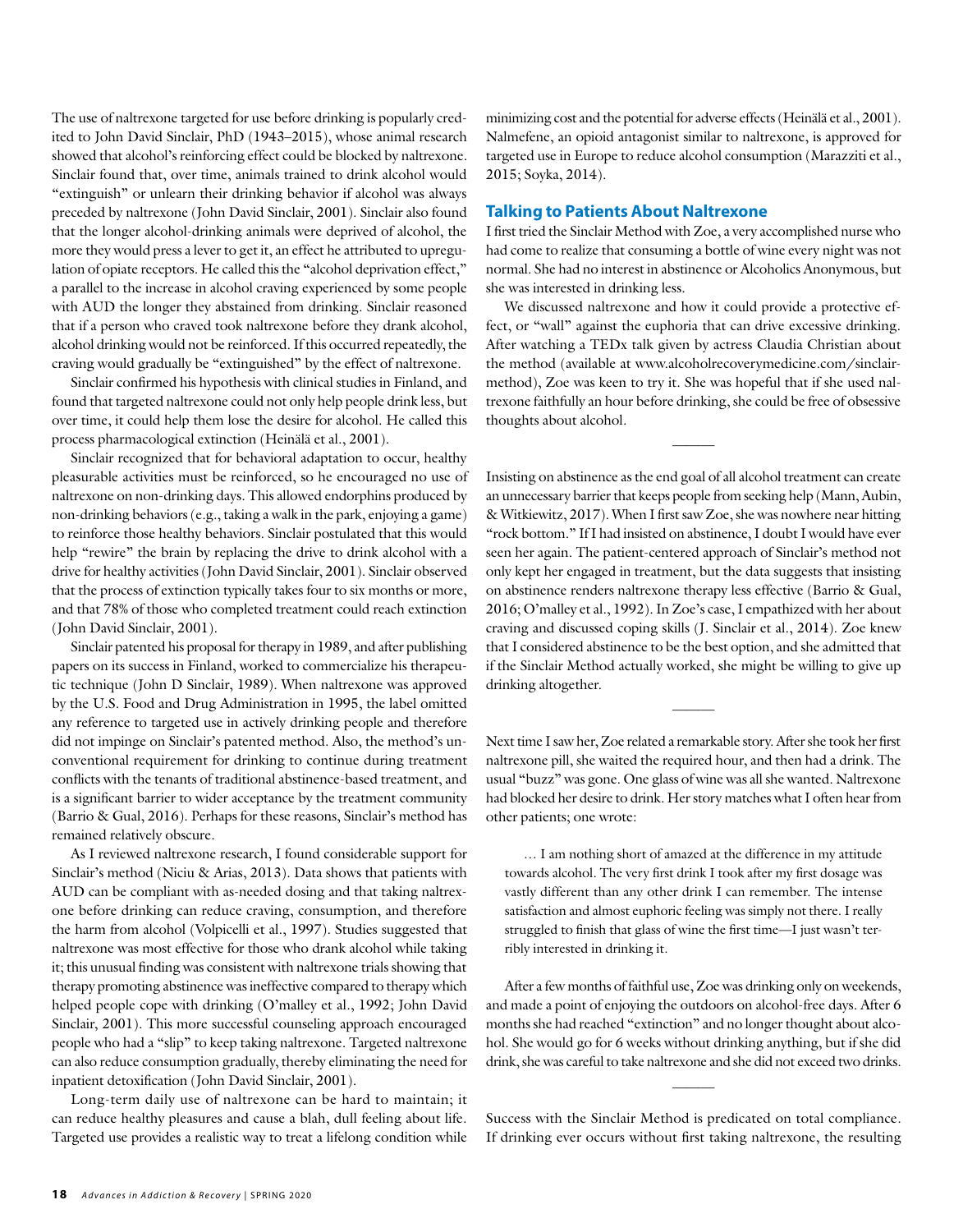# **The Sinclair Method**

# **Possible Benefits**

- Patients unwilling to be abstinent can be engaged in treatment.
- Long-term compliance is enhanced compared with daily use.
- Patients are actively involved in treatment.
- Less risk of adverse effects exists than with daily use of naltrexone.
- Pleasurable endorphins from healthy activities are only blocked when naltrexone is used.
- Gradual reduction of drinking reduces the risk of delirium-tremens.
- Costly and inconvenient inpatient treatment may be avoided.
- Alcohol craving may be permanently eliminated.
- Targeted use costs less than daily use of naltrexone.
- It is low cost and applicable for use in developing countries.

### **Possible Harms**

- Patients may feel that drinking has been sanctioned by their physician.
- Patients who can remain abstinent may be encouraged to continue drinking.
- The use of medication to reduce drinking may delay someone from seeking psychosocial support for abstinence.
- If driving occurs while intoxicated, naltrexone may further impair coordination.
- Patients may develop a false confidence on their ability to safety drink while taking naltrexone.
- Medication-only treatment may reduce the potential for personal growth derived from following 12-step principles.

endorphin stimulus can reverse the process of extinction. Persevering through months of treatment ups and downs can be daunting, and without frequent encouragement, many will give up without reaching extinction. Keeping a daily record of drinking can help promote compliance, especially for the segment of patients who do not have dramatic response to naltrexone.

Once, I pulled one of our alcohol counselors into the exam room to hear Zoe's story firsthand.

———

I could feel Zoe's excitement as she shared her story, but my colleague did not seem to understand extinction or the progress Zoe experienced. The elephant in the room was our programmatic requirement for abstinence. My colleague invited Zoe to join a support group, but was careful to explain that the group would not condone any drinking.

Once the counselor left, and we were alone, Zoe confided that she would never attend such a group – the Sinclair Method had given her hope, and she had no desire to be shamed by her choice of therapy. I remember wishing I had somewhere to send her for support.

———

Sinclair's method requires a lifelong commitment to take naltrexone before every drink (John David Sinclair, 2001), but finding appropriate long-term support can be difficult. Naltrexone can take away alcohol craving, but it doesn't remove all reasons to drink (Umhau, 2019a). Alcohol has anesthetic and anti-inflammatory properties, and can rapidly relieve physical and emotional pain, as well as boredom. Habits and peer pressure to drink can be hard to resist, especially without an understanding support system. Lifestyle counseling that promotes recovery through socialization, exercise and healthy foods (especially those that contain the omega-3 fatty acids found in seafood) may prove to be critical for long term success with the Sinclair Method.

I didn't hear from Zoe for more than a year, but when I did, it was because she had relapsed after drinking at a wedding. Although Zoe was faithful

———

to take naltrexone before the wedding, and although naltrexone blocked the "buzz" from her first drink, as the wedding day progressed and she kept drinking, by evening she began to feel the familiar euphoric effect of alcohol. Once she broke through the naltrexone "wall," drinking alcohol felt too wonderful to stop. The next day she did not bother to take naltrexone at all. Now, she was eager for help from a counselor and peer support. When she reached extinction again, she would choose abstinence.

### **Understanding the Naltrexone Wall**

Sixty minutes after swallowing a tablet, naltrexone blood concentrations are at their maximum, endorphin receptors are blocked, and this "wall" prevents alcohol induced euphoria. Since a "first drink" induces maximum alcohol craving, this is the critical time for naltrexone to have effect (Hendershot, Wardell, Samokhvalov, & Rehm, 2017). The endorphin release induced by subsequent drinks is less than the first, and therefore waning naltrexone concentrations may continue to provide an effective wall. However, four to six hours after taking the pill, naltrexone concentrations have dropped, a stiff drink can break the naltrexone wall, and relapse is possible.

The naltrexone labeling implies that 50 mg of naltrexone can block euphoria from heroin for 24 hours, however the effect on alcohol may not last this long (Umhau, 2019b). For a given dose of naltrexone, different people can have very different blood levels, and only those with the highest levels benefit (Brünen et al., 2018). Because of this variability, some people may require a repeated or higher naltrexone dose. Slowly drinking less concentrated alcoholic drinks may minimize the need for higher doses of naltrexone. Therapy can be informed by the subjective effect of alcohol in relation to the time elapsed since taking naltrexone.

# **Side Effects**

Naltrexone is well tolerated; common symptoms such as nausea or headache typically resolve over time and can be minimized by taking the pill with food and fluids (Croop, Faulkner, & Labriola, 1997). Suicidal thoughts are a rare side-effect requiring special caution. Naltrexone may also require monitoring of liver function. Naltrexone will also block the effect of opioid pain medications, so people on naltrexone should carry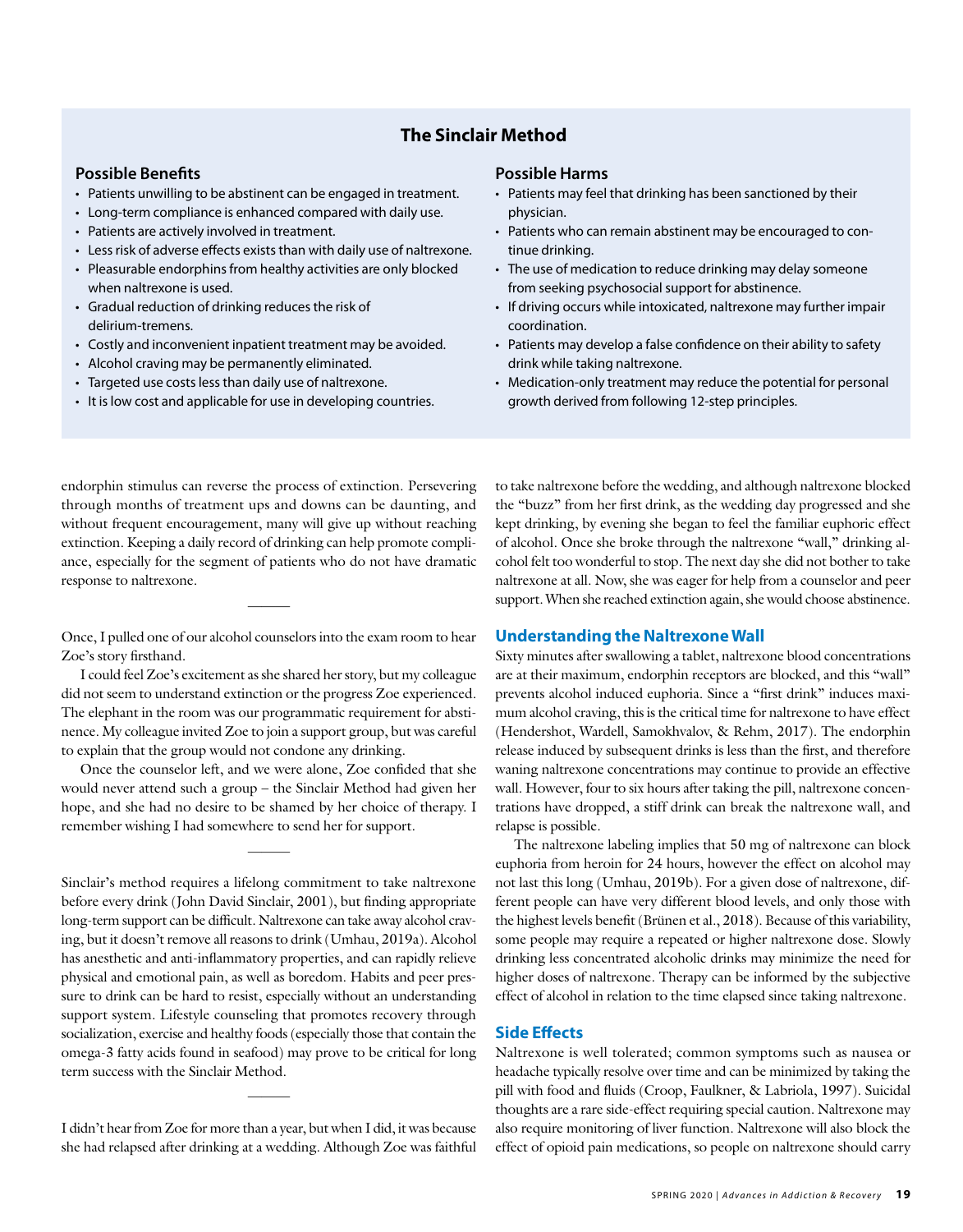# **Patient-Centered Treatment of Alcohol Use Disorder (AUD)**

*This flow chart represents one potential approach to providing evidence-based care and illustrates options available to those struggling with alcohol use disorder of variable severity.*



a wallet card indicating this fact. Naltrexone can precipitate opiate withdrawal in the chronic opioid user; it is possible that daily drinkers develop a milder but analogous situation when they begin naltrexone and the endorphins produced by heavy drinking are blocked. Naltrexone does not block alcohol intoxication, and may enhance the impairment of peripheral vision and divided attention associated with intoxication.

With daily naltrexone use, opioid receptors up-regulate, and can retain this increased sensitivity if naltrexone is suddenly stopped. Therefore, someone taking naltrexone every workday, but who stops on the weekend, may find that their super-sensitized opiate receptors make drinking especially pleasurable. This increased euphoria with drinking can reverse the previous progress towards extinction and also explain why compliance is critical for those prescribed daily naltrexone (Tempel, Gardner, & Zukin, 1985; Volpicelli et al., 1997).

# **The Future of Alcohol Treatment**

Robust scientific evidence supports the use of medication to reduce alcohol consumption. However, less than 9% of patients who could benefit receive these potentially lifesaving drugs (Kranzler & Soyka, 2018).

Recently I was talking to a patient who was very happy with the way medication had helped him overcome alcohol craving and allowed him to be abstinent. However, he confided that if he had known such medication existed 14 months earlier, he would not now be facing divorce and the loss of his family.

There is much we need to know about the best use of medication to treat AUD. In addition to naltrexone, FDA approved medications for AUD include acamprosate and disulfiram; other medications are used "off label," including topiramate, baclofen, prazosin, and ondansetron (Kranzler & Soyka, 2018), but we don't know if any of these medications can produce extinction. We also don't know if using a monthly injection of depo naloxone can augment the use of targeted naltrexone when compliance is an issue (Brünen et al., 2018). Critically, there is no published data on therapy for those who reach extinction with naltrexone and later relapse.

Although most physicians are familiar with naltrexone, few are aware of the research literature supporting targeted naltrexone for AUD and even fewer have experience with the Sinclair Method. Sinclair's method may be particularly effective early in the disease when people first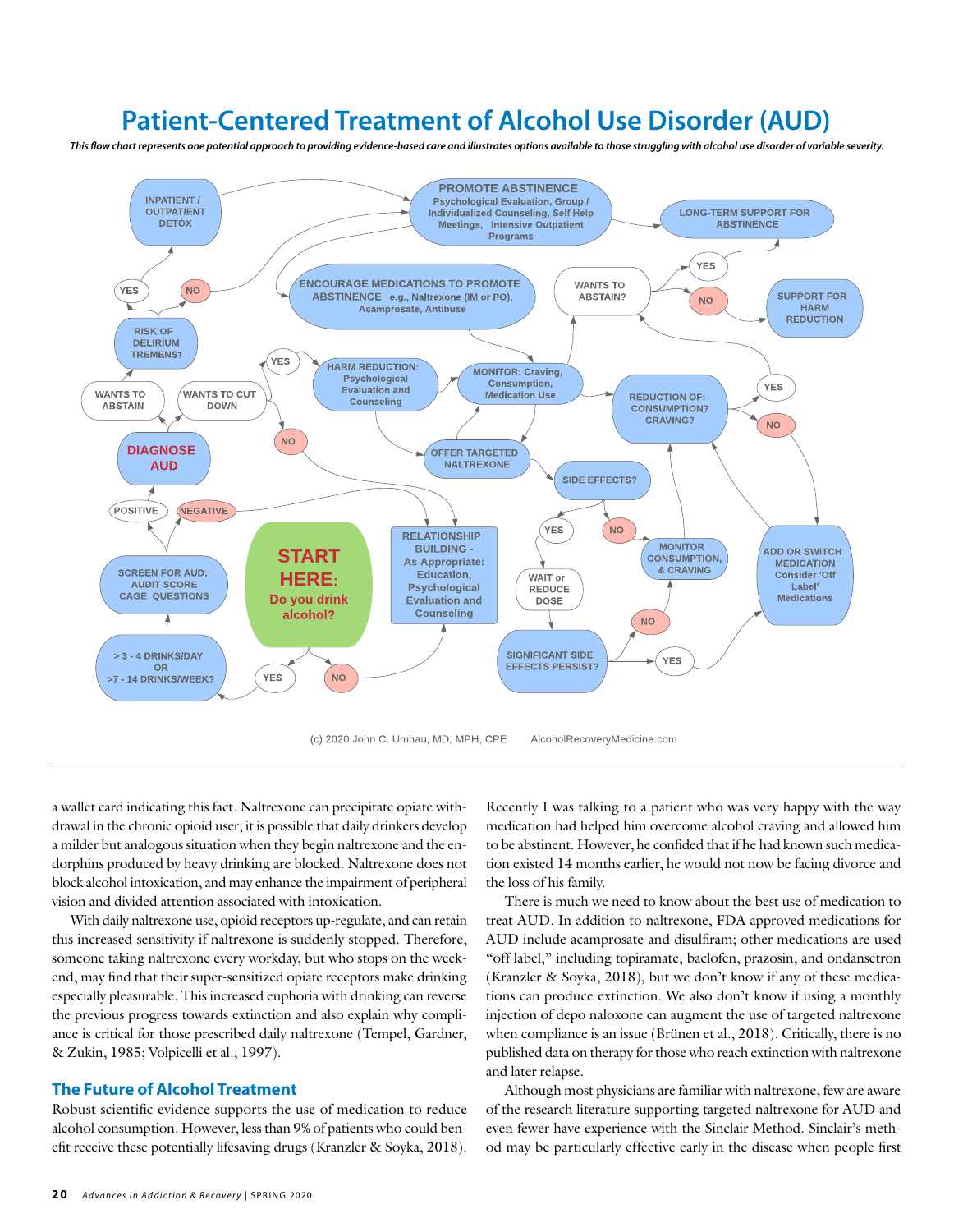recognize that they have a problem with alcohol yet retain the resources necessary to maintain compliance with naltrexone.

Part of the reason that medications that reduce drinking are underused may be due to poor communication between members of the health care team. Medications requires considerable psychosocial support for success. For counselors who have a good relationship with a prescriber, discussing patients and sharing information can lead to the best outcome (Oslin et al., 2014). For counselors who lack a close relationship with a prescriber, incorporating medical treatment can be facilitated by the use of telemedi-

cine. Video links allow convenient collaboration between a counselor and a prescriber, and can expand the availability of physicians who specialize in treating AUD. When the telemedicine visit occurs at a counselor's office, medical treatment can begin with the client's initial visit.

Regardless of how patients get their medications, they will benefit from skilled counseling support. This can be reimbursed through the collaborative care model, a team-based approach to enhance primary care with behavioral health integration. In this model, an addiction medicine specialist provides consultation to both the primary care team and a behavioral health care manager, (e.g., a Certified Addiction Counselor), who has a collaborative relationship with the health care team (Oslin et al., 2014). Medicaid and private payer reimbursement codes provide for this model can result in a net positive revenue potential (Lee, Scheuter, Rochlin, Platchek, & Kaplan, 2019).

The most effective treatment systems and programs have yet to be developed, and when they are, they may look very different than programs of today. For example, some patients may require a controlled environment that enforces compliance and provides psychosocial and nutritional support, while others with less severe disease and a healthy lifestyle may simply require education and medication follow up.

Many important scientific advances disrupt the status quo, and the use of targeted naltrexone is unlikely to be an exception. Early intervention with targeted naltrexone has enormous public health implications as a treatment option for AUD (Niciu & Arias, 2013). When people first recognize that they have an alcohol problem, Sinclair's method not only provides hope, but it also engages them with addiction professionals. I am encouraged that this and other new interventions may one day remove both the stigma and the scourge of AUD. In the case of my friend Mark, Sinclair's method provided a path to abstinence, and freedom from addiction to alcohol.

#### **REFERENCES**

Barrio, P., & Gual, A. (2016). Patient-centered care interventions for the management of alcohol use disorders: a systematic review of randomized controlled trials. *Patient preference and adherence, 10*, 1823.

Brünen, S., Bekier, N. K., Hiemke, C., Korf, F., Wiedemann, K., Jahn, H., & Kiefer, F. (2018). Therapeutic drug monitoring of naltrexone and 6β-naltrexol during anti-craving treatment in alcohol dependence: reference ranges. *Alcohol and Alcoholism, 54*(1), 51-55. Croop, R. S., Faulkner, E. B., & Labriola, D. F. (1997). The safety profile of naltrexone in the treatment of alcoholism: results from a multicenter usage study. *Archives of General Psychiatry, 54*(12), 1130-1135.

Heinälä, P., Alho, H., Kiianmaa, K., Lönnqvist, J., Kuoppasalmi, K., & Sinclair, J. D. (2001). Targeted use of naltrexone without prior detoxification in the treatment of alcohol dependence: a factorial double-blind, placebo-controlled trial. *Journal of Clinical Psychopharmacology, 21*(3), 287-292.

*When people first recognize that they have an alcohol problem, Sinclair's method not only provides hope, but it also engages them with addiction professionals.*

Hendershot, C. S., Wardell, J. D., Samokhvalov, A. V., & Rehm, J. (2017). Effects of naltrexone on alcohol self‐administration and craving: meta‐analysis of human laboratory studies. *Addiction Biology, 22*(6), 1515-1527.

Jonas, D. E., Amick, H. R., Feltner, C., Bobashev, G., Thomas, K., Wines, R., . . . Rowe, C. J. (2014). Pharmacotherapy for adults with alcohol use disorders in outpatient settings: a systematic review and meta-analysis. *Jama, 311*(18), 1889-1900. Kranzler, H. R., & Soyka, M. (2018). Diagnosis and pharmacotherapy of alcohol use disorder: a review. *Jama, 320*(8), 815-824.

Kranzler, H. R., Tennen, H., Armeli, S., Chan, G., Covault, J., Arias, A., & Oncken, C. (2009). Targeted naltrexone for problem drinkers. *Journal of Clinical Psychopharmacology, 29*(4), 350. Lee, C. M., Scheuter, C., Rochlin, D., Platchek, T., & Kaplan, R. M. (2019). A Budget Impact Analysis of the Collaborative Care Model for Treating Opioid Use Disorder in Primary Care. *Journal of general internal medicine*, 1-2.

Mann, K., Aubin, H.-J., & Witkiewitz, K. (2017). Reduced Drinking in Alcohol Dependence Treatment, What Is the Evidence? *European addiction research, 23*(5), 219-230.

Marazziti, D., Presta, S., Baroni, S., Mungai, F., Piccinni, A., Mucci, F., & Osso, L. (2015). Nalmefene: a novel drug for an old disorder. *Current medicinal chemistry, 22*(27), 3162-3168.

Niciu, M. J., & Arias, A. J. (2013). Targeted opioid receptor antagonists in the treatment of alcohol use disorders. *CNS Drugs, 27*(10), 777-787.

O'malley, S. S., Jaffe, A. J., Chang, G., Schottenfeld, R. S., Meyer, R. E., & Rounsaville, B. (1992). Naltrexone and coping skills therapy for alcohol dependence: a controlled study. *Archives of General Psychiatry, 49*(11), 881-887.

Oslin, D. W., Lynch, K. G., Maisto, S. A., Lantinga, L. J., McKay, J. R., Possemato, K., ... Wierzbicki, M. (2014). A randomized clinical trial of alcohol care management delivered in

Department of Veterans Affairs primary care clinics versus specialty addiction treatment. *Journal of general internal medicine, 29*(1), 162-168.

Sinclair, J., Chick, J., Sørensen, P., Kiefer, F., Batel, P., & Gual, A. (2014). Can alcohol dependent patients adhere to an 'as-needed'medication regimen? *European addiction research, 20*(5), 209-217.

Sinclair, J. D. (1989). Method for treating alcohol-drinking response: Google Patents. Sinclair, J. D. (2001). Evidence about the use of naltrexone and for different ways of using it in the treatment of alcoholism. *Alcohol and Alcoholism, 36*(1), 2-10.

Soyka, M. (2014). Nalmefene for the treatment of alcohol dependence: a current update. *International Journal of Neuropsychopharmacology, 17*(4), 675-684.

Tempel, A., Gardner, E., & Zukin, R. S. (1985). Neurochemical and functional correlates of naltrexone-induced opiate receptor up-regulation. *Journal of pharmacology and experimental therapeutics, 232*(2), 439-444.

Umhau, J. C. (2019a). Conquering the Craving: Treatment to Curb Alcohol Use Disorder. *Journal of Christian Nursing, 36*(3), 148-156.

Umhau, J. C. (2019b). Therapeutic Drug Monitoring and the Clinical Significance of Naltrexone Blood Levels at the Time of a First Drink: Relevance to the Sinclair Method. *Alcohol and Alcoholism, 54*(2), 192-192.

Volpicelli, J. R., Rhines, K. C., Rhines, J. S., Volpicelli, L. A., Alterman, A. I., & O'Brien, C. P. (1997). Naltrexone and alcohol dependence: role of subject compliance. *Archives of General Psychiatry, 54*(8), 737-742.



John C. Umhau, MD, MPH, served for more than 20 years as a Senior Clinical *Investigator at the National Institute on Alcohol Abuse and Alcoholism. He has authored numerous papers on nutritional neuroscience and alcoholism. He earned a Bachelor of Science degree at Davidson College, a Doctor of Medicine degree at Wake Forest University and a Master of Public Health degree at Johns Hopkins University, and completed a residency in Clinical Preventive Medicine at Johns Hopkins University. He is board certified in both Addiction Medicine and Preventive Medicine. He treats AUD though telemedicine at [AlcoholRecoveryMedicine.com](http://AlcoholRecoveryMedicine.com)*

For more information on the use of medications for the treatment of AUD or to contact the author, go to [AlcoholRecoveryMedicine.com](http://AlcoholRecoveryMedicine.com).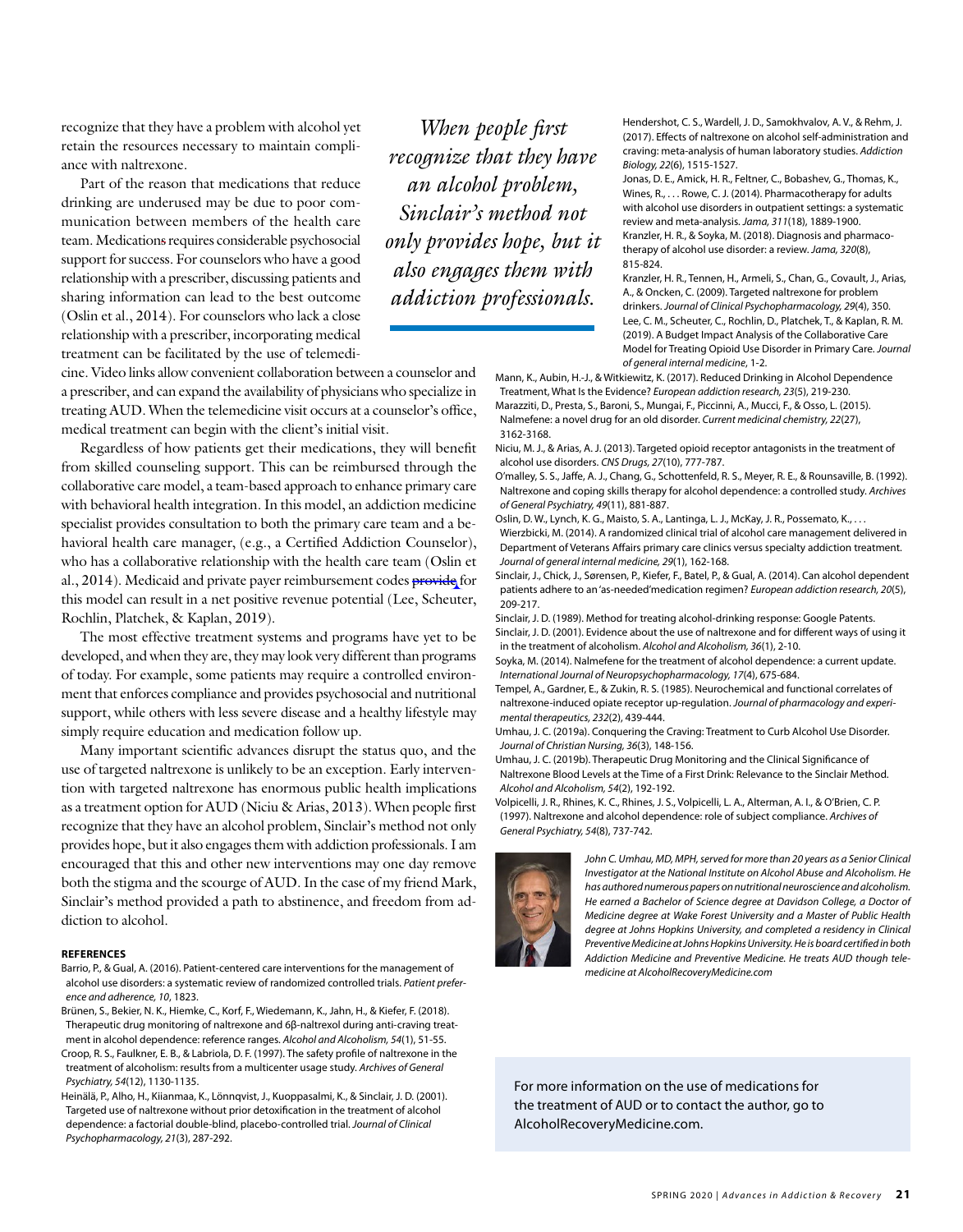# ■ NAADAC LEADERSHIP

**North Central**

*South Dakota)*

**Northeast**

**Northwest**

**Southeast**

*and Tennessee)*

**Southwest**

*(Represents Iowa, Kansas, Minnesota, Missouri, Nebraska, North Dakota and*

*(Represents Connecticut, Maine, Massachusetts, New Hampshire, New York, Rhode Island and Vermont)* William Keithcart, MA, LADC, SAP

*(Represents Alaska, Idaho, Montana, Oregon, Washington and Wyoming)* Malcolm Horn, PhD, LCSW, MAC, SAP

*(Represents Alabama, Florida, Georgia, Mississippi, North Carolina, South Carolina*

Marvin M. Sandifer, LCSW, LCAS

*(Represents Arizona, California, Colorado, Hawaii, Nevada, New Mexico and Utah)* Thomas P. Gorham, LMFT, CADC II **Organizational Member Delegate** Jim Gamache, MSW, MLADC, IAADC

James "JJ" Johnson Jr., BS, LADC, ICS

#### NAADAC EXECUTIVE COMMITTEE

*Updated 5/1/2020*

**President** Diane Sevening, EdD, LAC, MAC

**President-Elect** Mita Johnson, EdD, LPC, LAC, MAC, SAP

**Secretary** Susan Coyer, MA, AADC-S, MAC, CCJP

**Treasurer** Gregory J. Bennett, LAT, MAC

**Immediate Past President** Gerard J. "Gerry" Schmidt, MA, MAC, LPC, CAC

**National Certification Commission for Addiction Professionals (NCC AP) Chair** James "Kansas" Cafferty, LMFT, NCAAC **Executive Director**

Cynthia Moreno Tuohy, BSW, NCAC II, CDC III, SAP

**REGIONAL VICE-PRESIDENTS**

#### **Mid-Atlantic**

*(Represents Delaware, the District of Columbia, Maryland, New Jersey, Pennsylvania, Virginia and West Virginia)* Ron Pritchard, CSAC, CAS, NCAC II

**Mid-Central** *(Represents Kentucky, Illinois, Indiana, Michigan, Ohio and Wisconsin)* Gisela Berger, PhD, MAC, LPC, NCC

**Mid-South** *(Represents Arkansas, Louisiana, Oklahoma and Texas)* James C. Cates, MA, LCDC

#### NAADAC COMMITTEES

**STANDING COMMITTEE CHAIRS**

**Awards Committee Chair** Mary Woods, RN-BC, LADC, MSHS **Bylaws Committee Chair**

Ronald A. Chupp, LCSW, LCAC, NCAC II, ICAC II **Clinical Issues Committee Chair**

Mark Sanders, LCSW, CADC **Ethics Committee Chairs** Mita Johnson, EdD, LPC, LAC, MAC, SAP Rose Marie, MAC, LCADC, CCS

**Finance & Audit Committee Chairs** Mita Johnson, EdD, LPC, LAC, MAC, SAP Gregory J. Bennett, LAT, MAC

**Membership Committee Chair** John Korkow, PhD, LAC, SAP

**Military & Veterans Advisory Committee Chair**

Ron Pritchard, CSAC, CAS, NCAC II

**Nominations and Elections Chair** Gerard J. "Gerry" Schmidt, MA, MAC, LPC, CAC

**Personnel Committee Chair** Diane Sevening, EdD, LAC, MAC

**Professional Practices and Standards Committee Chair** Kirk Bowden, PhD, MAC, NCC, LPC

**Public Policy Committee Co-Chairs** Michael Kemp, ICS, CSAC, CSW Sherri Layton, MBA, LCDC, CCS

**Student Committee Chair** Jeff Schnoor, MA, LICDC (pending), CCSTA, QMHP-CS, Certified Interventionist

#### **AD HOC COMMITTEE CHAIRS**

**Adolescent Specialty Committee Co-Chairs** Chris Bowers, CSAC, NCAAC Steven Durkee, NCAAC

#### NATIONAL CERTIFICATION COMMISSION FOR ADDICTION PROFESSIONALS (NCC AP)

**International Committee Chair** Elda Chan, PhD, MAC, Grad. Dip. Family

1981-1982 John Brumbaugh, MA, LSW,

1992-1994 Larry Osmonson, CAP, CTRT,

1996-1998 Roxanne Kibben, MA, NCAC II 1998-2000 T. Mark Gallagher, NCAC II 2000-2002 Bill B. Burnett, LPC, MAC 2002-2004 Roger A. Curtiss, LAC, NCAC II 2004-2006 Mary Ryan Woods, RNC,

1994-1996 Cynthia Moreno NCAC I,

2006-2007 Sharon Morgillo Freeman,

2007-2010 Patricia M. Greer, BA, LCDC,

2010-2012 Donald P. Osborn, PhD (c),

2014-2016 Kirk Bowden, PhD, MAC, NCC,

2016-2018 Gerard J. Schmidt, MA, LPC,

2012-2014 Robert C. Richards, MA,

1988-1990 Paul Lubben, NCAC II 1990-1992 Kay Mattingly-Langlois, MA,

PAST PRESIDENTS 1974-1977 Robert Dorris 1977-1979 Col. Mel Schulstad, CCDC,

Therapy

NCAC II (ret'd) 1979-1981 Jack Hamlin

NCAC II, MAC

LADC, MSHS

AAC

LCAC

LPC

MAC

PhD, APRN-CS, MAC

NCAC II, CADC III

NCAC II

CCDC II

MAC

CADAC IV, NCAC II 1982-1986 Tom Claunch, CAC 1986-1988 Franklin D. Lisnow, MEd, CAC, James "Kansas" Cafferty, LMFT, NCAAC NCC AP Chair California

Jerry A. Jenkins, MEd, LADAC, MAC NCC AP Immediate Past Chair California

Rose Maire, MAC, LCADC, CCS Secretary New Jersey

Kirk Bowden, PhD, MAC, LPC Arizona

Elda Chan, PhD, MAC, Grad. Dip. Family Therapy Hong Kong, China

Gary Ferguson, BS, ND Alaska

Nancy A. Piotrowski, PhD, MAC California

Michael Kemp, NCAC I Oregon

Diane Sevening, EdD, LAC, MAC (ex-officio) South Dakota

#### NAADAC EDUCATION & RESEARCH FOUNDATION (NERF)

**NERF President** Diane Sevening, EdD, LAC, MAC

**NERF Events Fundraising Chair** Nancy Deming, LCSW, MAC, AADC-S